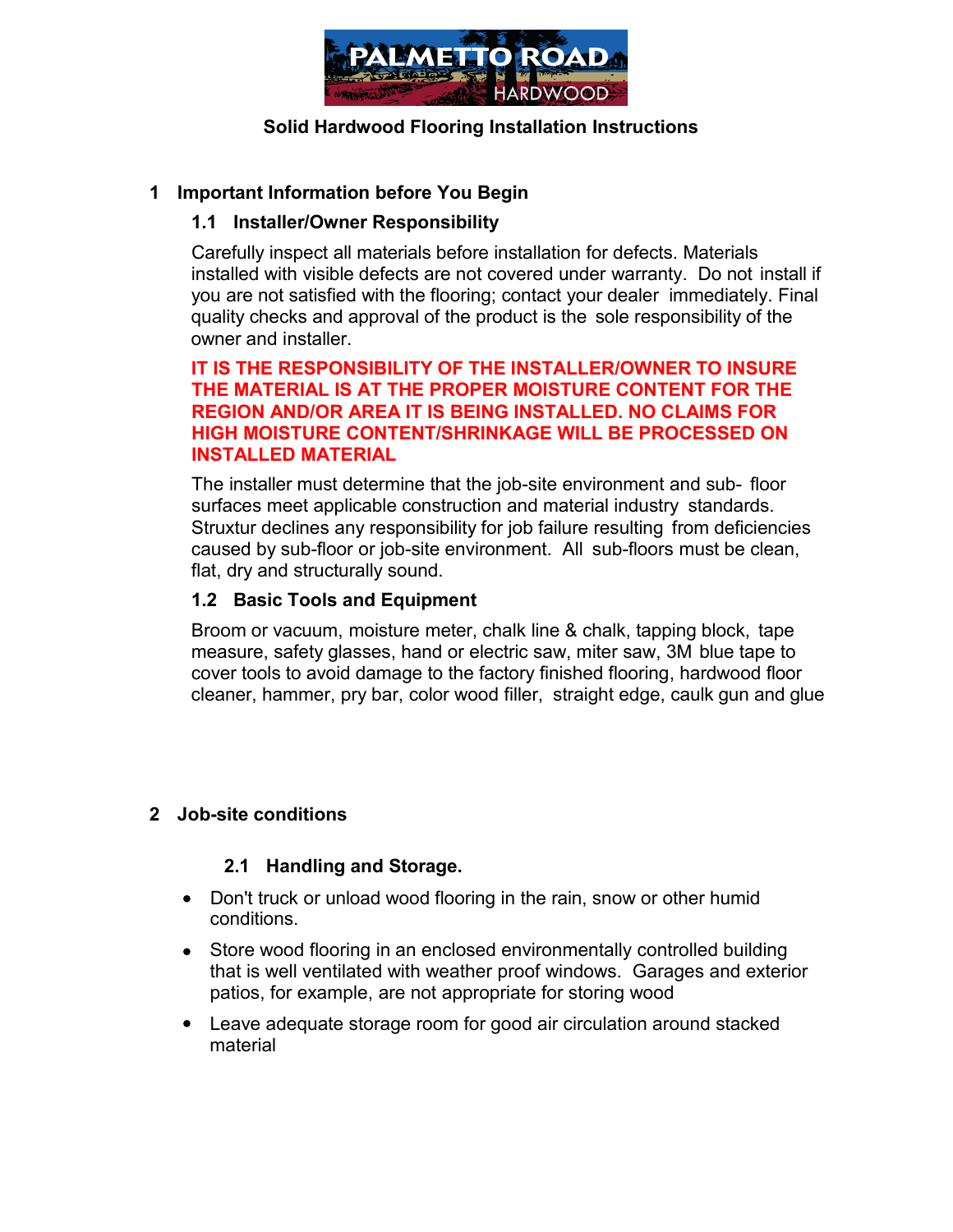# **2.2 Job-site Conditions**

- Wood flooring should be one of the last jobs completed in a construction project. Prior to installing hardwood floors, the building must be structurally complete and enclosed, including installation of exterior doors and windows. All finished wall coverings and painting should be completed. Concrete, masonry, drywall, and paint must also be complete, allowing adequate drying time as to not raise moisture content within the building.
- HVAC systems must be fully operational at least 7 days prior to flooring installation, maintaining a consistent room temperature between 60-75 degrees and relative humidity between 35-55%.
- It is essential that basements and crawl spaces are dry. Crawls spaces must be a minimum of 18" from the ground to underside of joists. A vapor retarder must be installed in crawl spaces using 6 mil black polyethylene film with joints overlapped and taped.
- During the final pre-installation inspection, sub-floors must be checked for moisture content using the appropriate metering device for wood and/or concrete.
- Hardwood flooring must acclimate for as long as necessary to meet installation requirements for moisture content in your area to avoid movement, shrinkage or cupping. Always use a moisture meter to monitor the flooring and job-site conditions as they acclimate, until the wood is neither gaining nor losing moisture.
- Do not install solid hardwood flooring below grade

#### **3 Sub-floor Preparation**

#### **3.1 Wood Sub-floors**

- Sub-floor must be structurally sound and properly secured with nails or screws every 6 inches along joists to reduce the possibility of squeaking.
- Wood sub-floors must be dry and free of wax, paint, oil, and debris. Replace any water-damaged or delaminated sub-flooring or underlayments.
- **Preferred sub-floors**  3/4" CDX Grade Plywood or 3/4" OSB PS2 Rated subfloor/underlayment, sealed side down, with joist spacing of 19.2" or less; **Minimum sub-floors** – 5/8" CDX Grade Plywood sub- floor/underlayment with joist spacing of no more than 16". If joist spacing is greater than 19.2" on center, add a second layer of sub-flooring material to bring the overall thickness to 1-1/8" for optimum floor performance. Hardwood flooring should be installed perpendicular to flooring joists, otherwise an additional of 1/2" plywood must be added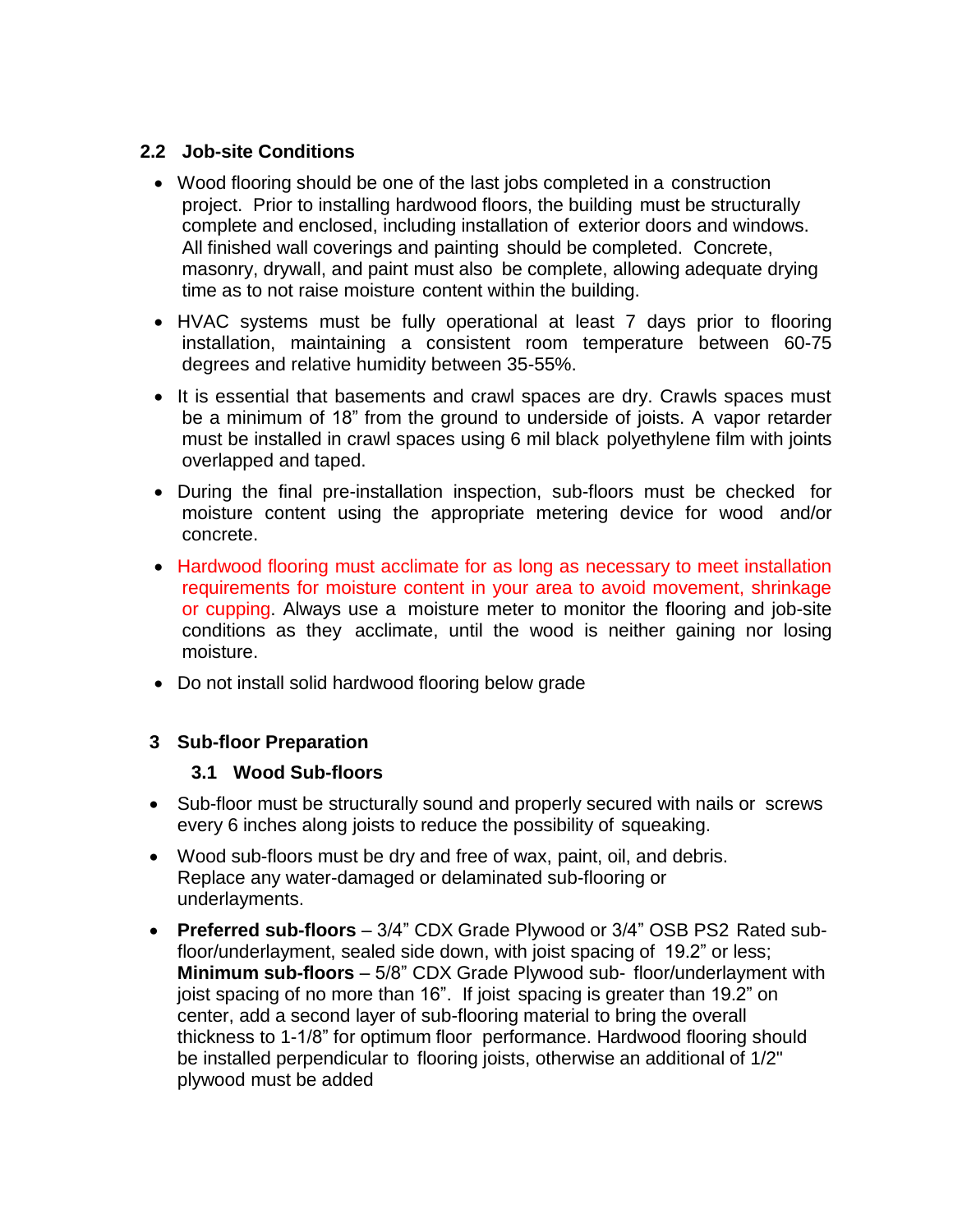- **Sub-floor moisture check.** Measure the moisture content of both the subfloor and the hardwood flooring with a pin moisture meter. Sub-floors must not exceed 12% moisture content. The moisture difference between sub-floor and hardwood flooring shall not exceed 2%. If sub-floors exceed this amount, an effort should be made to locate and eliminate the source of moisture before further installation.
- **Sub-floor flatness.** Subfloors must be flat to within a 1/4" in a 10 ft. radius or 3/16" in a 6 ft. radius
- Do not install over particleboard or similar product.
- Solid wood flooring is not warranted over radiant heat flooring systems

# **4 Installation**

# **4.1 Preparation**

- To achieve a uniform color and shade mixture across the entire floor, open and work from several different cartons at a time.
- Stagger the ends of boards and maintain at least 6" between end joints on all adjacent rows.
- Undercut door casings 1/16" higher than the thickness of the flooring being installed.
- Start installation parallel to the longest unbroken wall. An outside wall is often the best.
- Leave a minimum 3/4" expansion space around all vertical obstructions.

# **4.2 Nail-Down Installation Guidelines**

- Snap a working line parallel to the starting wall, allowing expansion space as specified above.
- Lay one row of boards along the entire length of the working line, with the tongue facing away from the wall.
- Top-nail using 6d or 8d nails the first row along the wall edge 2"-3" from the ends and 10"-12" along the length of the board if top nailed or every 6"-8" along the side if blind nailed. Counter sink the face nails and fill with appropriate colored wood filler. To ensure proper alignment of flooring, make sure the flooring along the working chalk line is straight.
- Blind nail at 45° angle through the tongue 1"-3" from the end joints and every 6"-8" in along the length of each subsequent board throughout the installation. Denser species may require pre-drilling the holes in the tongue.